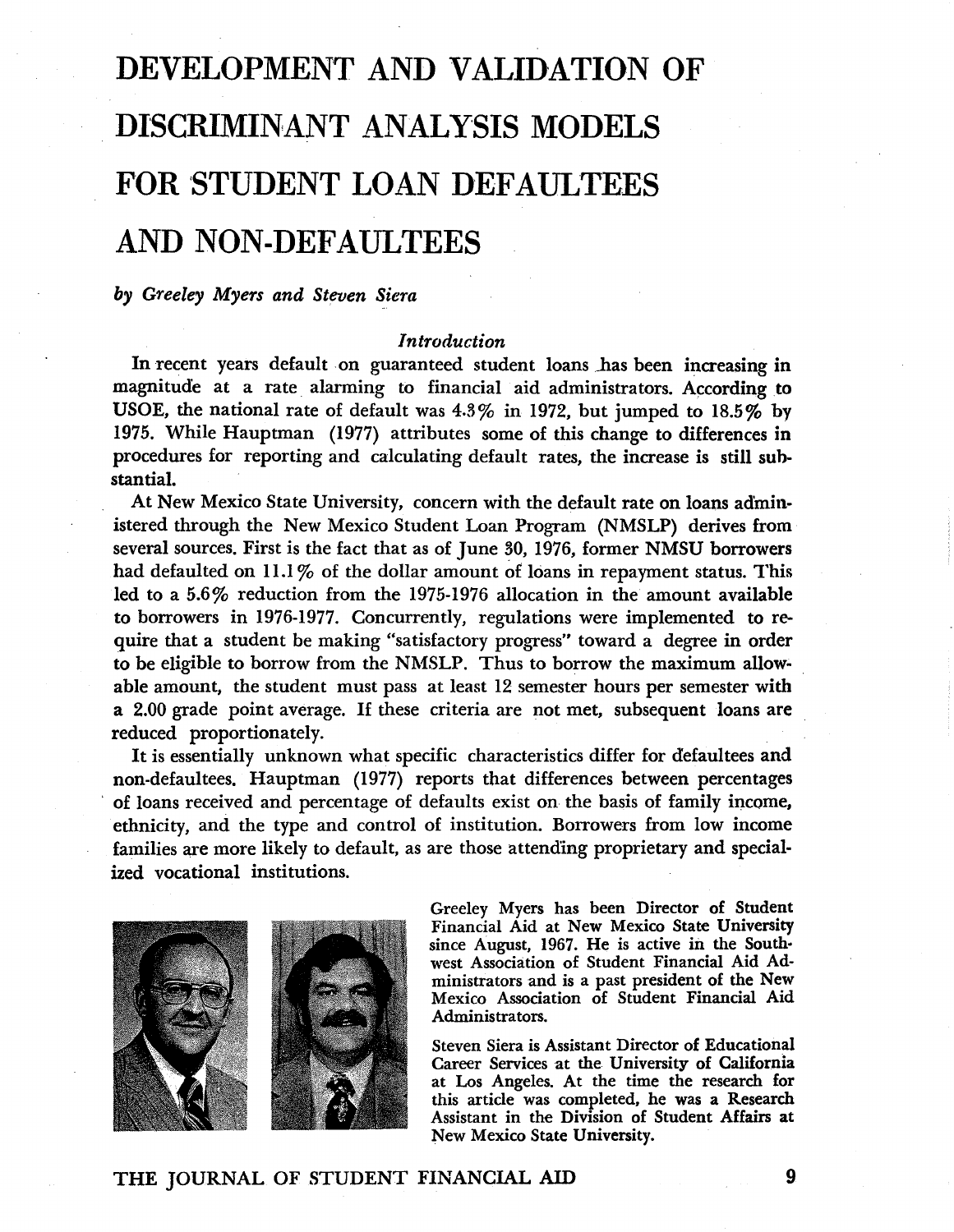Dyl and McGann (1977) found that the following factors related positively to repayment of short term loans: grade point average, being married, being an engineering major, and size of the monthly payment. Factors negatively associated with repayment were: total amount of other university loans, residence in an apartment, and the size of the loan requested.

Dyl and McGann (1977) described the use of discriminant analysis as a technique to identify "good" versus "bad" student loans based on information available from the loan application. They then applied discriminant analysis to data from short term loans to demonstrate the technique. They found that  $84\%$  of cases were correctly classified by this procedure.

Before a discriminant analysis model is adopted for utilization in making decisions regarding the awarding of student loans, it must be demonstrated not only that it can classify the cases from which it was developed, but that when applied to cases other than those from which it was originally derived, it provides accurate predictions. The research by Dyl and McGann did not report such a validation. The research reported here was designed to test the ability of the analysis models to make such predictions.

#### *Problem*

In order to deal effectively with the problem of defaults, it is necessary to identify characteristics of defaultees and non-defaultees. If it is true that there are characteristics which substantially differentiate between defaultees and nondefaultees, it is possible to develop a model which will allow us to predict a borrower's 'probability of defaulting.

It was observed that two classes of characteristics could prove useful. First are those items which are available at the time loan application is made. Second, are events which occur subsequent to the application which might affect the borrower's likelihood of repaying. In terms of policy-making, the first set of information could be used in making decisions about loan awards, as well as for indicating intervention programs designed to lay the framework for later repayment for those students identified as high default risks. The second set of characteristics would indicate need for intervention programs for borrowers who later display a pattern associated with high default risk regardless of their initial characteristics.

#### *Procedure*

The procedure involved a statistical examination of data about students who have already exited school and have entered repayment status. Due to the improbability that defaultees would be particularly cooperative in an examination of their background characteristics, and to the fact that greatest interest was in finding indicators which . would be available from the application, information from *OE Form* 1154 was used to investigate initial characteristics at the time the loan was made. Final transcripts yielded grade point average, number of hours passed, and whether a degree was earned. This latter information was used to identify educational patterns developing after the loan was made.

All students who had exited NMSU during academic years 1971-1972, 1972- 1973, and 1973-1974, who had defaulted on their loan, and for whom complete records including final transcripts were available were included in the study. A total of 74 records were available. Seventy-four students exiting during the same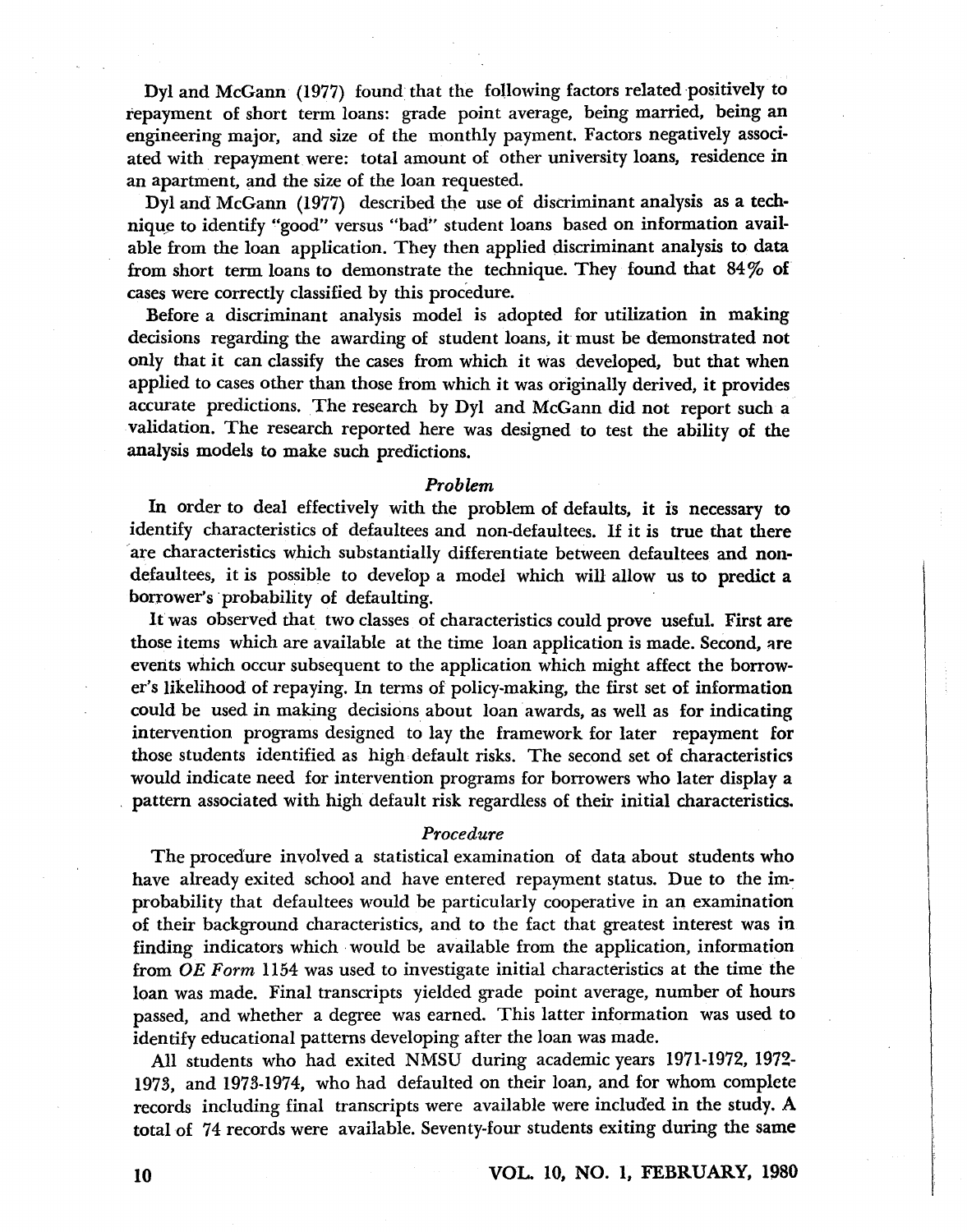into the model in Table 5. The canonical correlation for this analysis of 0.643 indicates that about  $41\%$  of the variance is accounted for by the model. The classification of the 107 cases used in developing the model yielded the results shown in Table 6. The percentage of cases correctly classified was 82.2 %

period who had entered repayment were included for comparison purposes. Information for one defaultee was later dropped due to illegible data on the application. Information included on the applications and transcripts of the two groups was analyzed via discriminant analysis procedures to identify variables which differentiate between the groups.

There is a likelihood that the predictor variables might not be linearly related to the default dichotomy. Therefore, variable transformations were utilized to explore the possibility of such a relationship. Variables formed from products of other variables were included to account for effects of variables having interactive effects with one another. The use of transformations and product variables leads to difficulties in interpretation. The decision to use such variables is predicated on the purpose of the study, which is to develop and empirically test a discriminant function which effectively predicts default. Interpretation is secondary.

Three basic analyses were performed. In the first analysis, data derived only from information available on the OE Form 1154 was included. In the second analysis, the information available from the students' final transcripts was included. The third analysis was performed by relaxing the usual criteria for inclusion of variables, thus creating a flooded model with a large number of variables.

For each of the analyses, a two-staged analysis was performed. Twenty each of defaultees and non-defaultees were excluded from the analysis at the model building stage. When the model was developed, the derived formula was applied to information from this group, and predictions for this known group were compared with their actual category. This tested the predictive success of the model. "All statistial procedures were performed by the SPSS procedure DISCRIMI· NANT (Nie, Hull, Jenkins, Steinbrenner, and Bent, 1975).

#### *Results*

A complete list of all first-order variables is included in Table 1. Means for defaultees and non-defaultees, along with T-values for differences are included for each variable. No interpretation is made of the results of the T-tests. Their inclusion is solely to provide information for those readers seeking possible variables to consider for future study. Due to space limitations, only those higher order and product variables which entered into the analyses will be described in the text. The full set of variables included squares, cubes, square roots and inverses of selected variables as well as various products of variables.

The first analysis is that of data from the application only. The variables entered into the model are shown in Table 2. The canonical correlation of 0.530 indicates that only about 28 % of the total variance is accounted for by the fitted model. The results of the classification of the 107 cases used to build the model are shown in Table 3. This represents a correct classification of 72.9 % of those cases used in developing the model.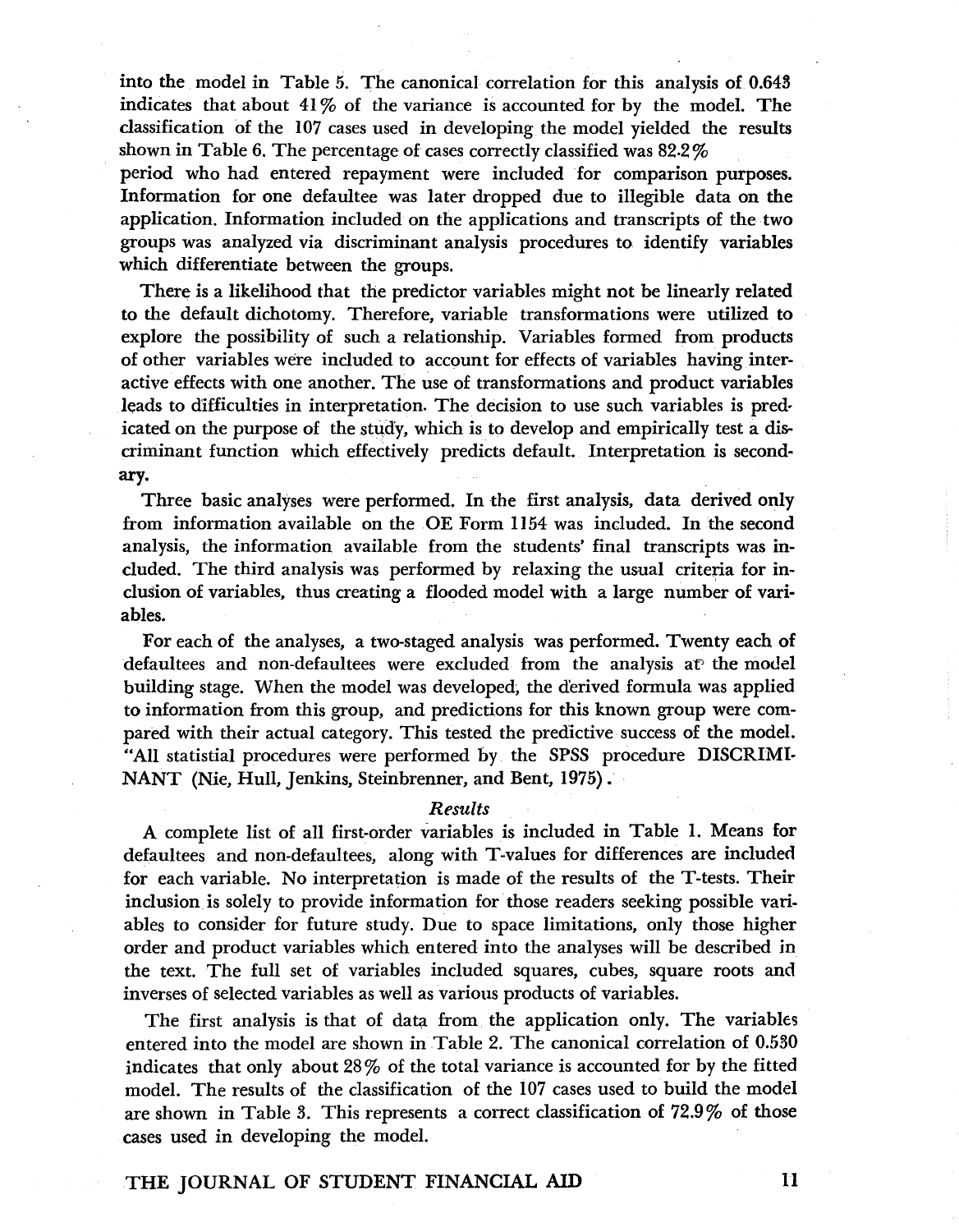#### Table 1 LIST OF VARIABLES, MEANS AND T-VALUES FOR DEFAULTEES AND NONDEFAULTEES

|                                              |          | Mean       |     |                |
|----------------------------------------------|----------|------------|-----|----------------|
| Variable                                     | Default  | Nondefault | DF  | <b>T-Value</b> |
| Age at time of first loan                    | 23.014   | 23.243     | 145 | $+0.20$        |
| Student's sex (male) a                       | .699     | .676       | 145 | $-0.30$        |
| Ethnicity, Blacka                            | .041     | .014       | 145 | $-1.02$        |
| Ethnicity, Native American <sup>a</sup>      | .027     | .000       | 145 | $-1.43$        |
| Ethnicity, Orientala                         | .000     | .000       | 145 | $+0.00$        |
| Ethnicity, Spanish surnamed <sup>a</sup>     | .247     | .189       | 145 | $-0.84$        |
| Ethnicity, Othera                            | .685     | .797       | 145 | $+1.56$        |
| Marital status (single) a                    | .630     | .635       | 145 | $+0.06$        |
| Amount of loan requested                     | 1019.56  | 1059.46    | 145 | $+0.56$        |
| Amount of other aid received                 | 839.23   | 1105.80    | 26  | $+0.99$        |
| <b>Educational</b> debts                     | 252.19   | 262.96     | 145 | $+0.09$        |
| Other debts                                  | 1053.23  | 931.50     | 145 | $-0.29$        |
| Dependent on parents <sup>a</sup>            | .493     | .432.      | 145 | $-0.73$        |
| Separated from spouse <sup>a</sup>           | .082     | .041       | 145 | $-1.05$        |
| Father's gross income                        | 9617.35  | 8270.79    | 60  | $-0.46$        |
| Mother's gross income                        | 4498.86  | 4219.52    | 42  | $-0.34$        |
| Parents' joint income                        | 10597.47 | 9695.56    | 72  | $-0.36$        |
| Student's gross income                       | 2303.85  | 1930.08    | 98  | $-0.96$        |
| Spouse's gross income                        | 3956.06  | 4358.96    | 40  | $+0.48$        |
| Student and spouse's                         | 3485.49  | 3769.39    | 105 | $+0.44$        |
| joint income                                 |          |            |     |                |
| Family's adjusted gross income               | 7209.98  | 7206.27    | 145 | $-0.00$        |
| Adjusted family income                       | 4157.82  | 4378.62    | 145 | $+0.34$        |
| Freshman at time of first loana              | .480     | .365       | 145 | $-1.41$        |
| Sophomore at time of first loan <sup>a</sup> | .206     | .249       | 145 | $-0.90$        |
| Junior at time of first loana                | .178     | .162       | 145 | $-0.26$        |
| Senior at time of first loan <sup>a</sup>    | .137     | .284       | 145 | $+2.20*$       |
| Graduate student at time of                  | .000     | .041       | 145 | $+1.74$        |
| first loan <sup>a</sup>                      |          |            |     |                |
| Major in education college <sup>a</sup>      | .206     | .189       | 145 | $-0.25$        |
| Major in arts and sciences                   | .315     | .378       | 145 | $+0.80$        |
| collegea                                     |          |            |     |                |
| Major in engineering college <sup>a</sup>    | .082     | .135       | 145 | $+1.03$        |
| Major in agriculture college <sup>a</sup>    | .164     | .108       | 145 | $-0.99$        |
| Major in business college <sup>a</sup>       | .178     | .149       | 145 | $-0.48$        |
| Major undecided or in                        | .055     | .041       | 145 | $-0.40$        |
| continuing education <sup>a</sup>            |          |            |     |                |
| Years until expected graduation              | 3.000    | 2.405      | 145 | $-3.09**$      |
| Estimated educational costs                  | 2530.63  | 2645.78    | 145 | $+0.59$        |
| Cost minus other financial aid               | 2381.18  | 2464.61    | 145 | $+0.45$        |
| Need indicated by school                     | 1001.52  | 1059.46    | 145 | $+0.77$        |
| Enrolled full time <sup>a</sup>              | 1.000    | .986       | 145 | $+1.01$        |
| Currently enrolled at time                   | .589     | .770       | 145 | $+2.39*$       |
| of application <sup>a</sup>                  |          |            |     |                |
| Amount requested minus loan                  | 786.14   | 0.00       | 6   | $-4.94**$      |
| amount                                       |          |            |     |                |
| Total amount of all loans                    | 1399.66  | 1809.46    | 145 | $+2.73**$      |
| Number of hours passed                       | 104.638  | 73.122     | 131 | $+3.50**$      |
| Final grade point average                    | 2.062    | 2.761      | 130 | $+5.35**$      |
| Degree earned <sup>a</sup>                   | .328     | .580       | 131 | $+2.98**$      |

Note. Means with two decimal places are variables such as income, loan amounts and other financial data, and are expressed in dollars and cents.

a indicates a dummy variable which has a value of 1 if the characteristic is true for the individual, and 0 if it is not true. Means for dummy variates represent proportion of individuals in that category.

$$
\bullet \quad p\leq .05.
$$

 $\bullet \bullet \, \stackrel{p}{p} \leq .01.$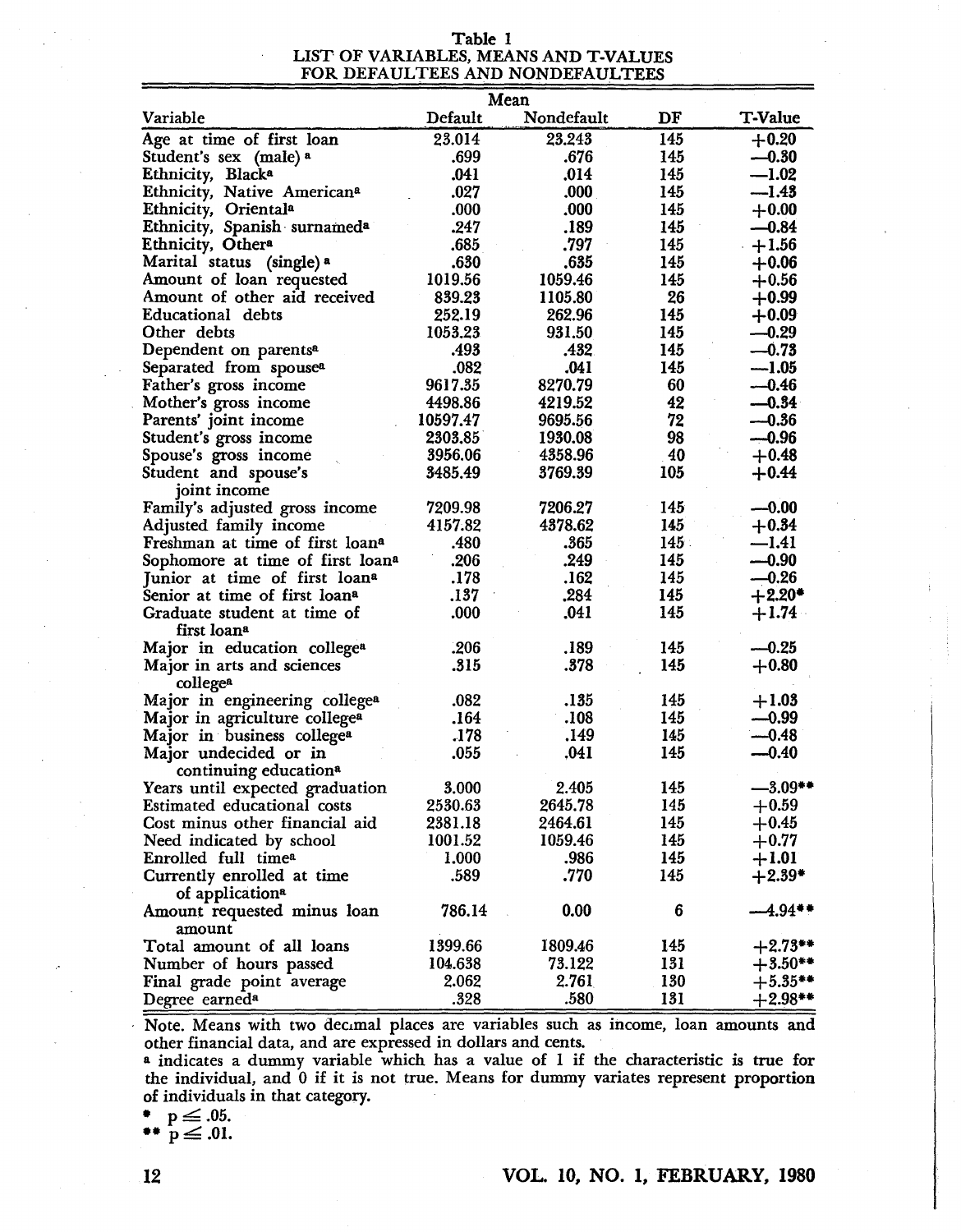#### Table 2 SUMMARY OF DISCRIMINANT ANALYSIS WITHOUT TRANSCRIPT DATA MODEL 1

Variable Expected years until graduation Amount requested minus loan amount Dollar amount of total loans cubed times family's adjusted gross income Junior at time of first loan Dummy variable for separated from spouse times family's adjusted gross income Ethnicity, Other Order of Entry 1 2 3 4 5 6 F-Ratio to Remove 8.966 6.321 7.500 4.097 4.211 3.906 Overall Discriminant Function Characteristics Eigenvalue  $= 0.391$ Standardized Discriminant **Coefficients**  $-0.546$  $-0.479$ +0.501  $-0.401$  $-0.382$  $+0.329$ 

Canonical Correlation Coefficient =  $0.530$ <br>Wilks' A =  $0.719$  df = 6

Wilks' A = 0.719 df = 6<br> $X^2 = 33.636$  p  $\leq .001$  $X^2 = 33.636$ 

| Table 3                                |  |  |  |  |
|----------------------------------------|--|--|--|--|
| <b>CLASSIFICATION POWER OF MODEL 1</b> |  |  |  |  |

| <b>Actual Result</b> |                       | Predicted Result |                   |  |
|----------------------|-----------------------|------------------|-------------------|--|
| Default<br>Repayment | Repayment<br>14<br>38 | Default<br>40    | Total<br>53<br>54 |  |
| Total                |                       | 56               |                   |  |

Table 4 PREDICTIVE POWER OF MODEL I

| Actual Result | Predicted Result |               |             |
|---------------|------------------|---------------|-------------|
| Default       | Repayment        | Default<br>10 | Total<br>20 |
| Repayment     |                  |               | 20          |
| Total         |                  | 23            | 40          |

When the data not used in developing the model was classified to validate predictive ability for the model, the classification shown in Table 4 occurs. Only 42.5 % of the test cases were correctly predicted. The derived value of Chi square is 1.80 which is not significant for 1 degree of freedom.

When the data not used in developing the model was classified to validate predictive capacity of the model, the classification shown in Table 7 occurred. The percentage of test cases correctly classified was 57.5%. The value of Chi square is 3.40 which is not significant for 1 degree of freedom.

The second analysis is that of data from both the application and the final transcript. Variables entered in this analysis are shown in order of their entry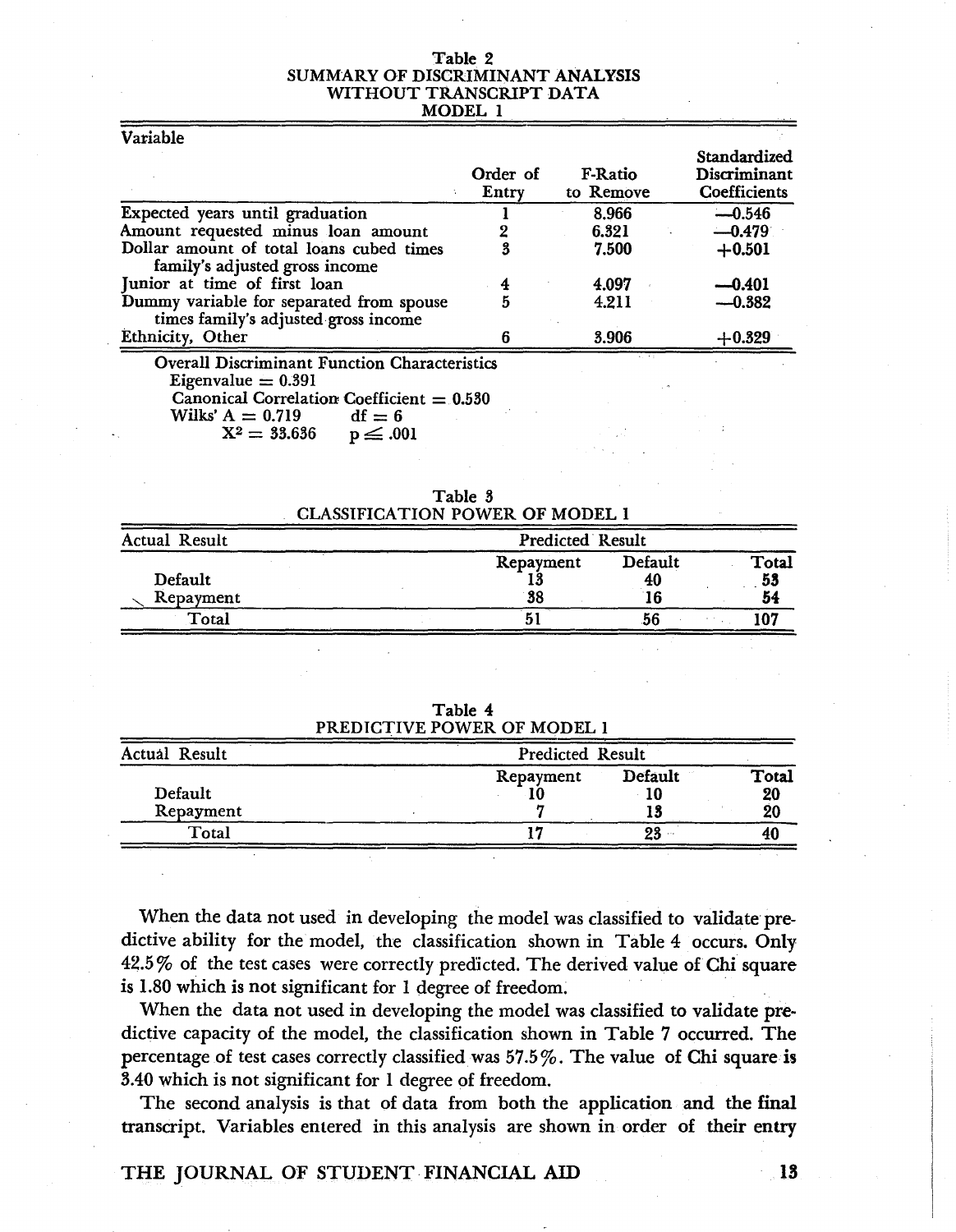#### Table 5 SUMMARY OF DISCRIMINANT ANALYSIS WITH TRANSCRIPT DATA MODEL 2

| Variable                                                                                                                    |                   |                             |                                                     |
|-----------------------------------------------------------------------------------------------------------------------------|-------------------|-----------------------------|-----------------------------------------------------|
|                                                                                                                             | Order of<br>Entry | <b>F-Ratio</b><br>to Remove | Standardized<br>Discriminant<br><b>Coefficients</b> |
| Grade point average squared                                                                                                 |                   | 29.758                      | $-0.663$                                            |
| Grade Point average squared times amount                                                                                    | 2                 | 8,174                       | $+0.387$                                            |
| requested minus amount of loan<br>Dummy variate for junior at time of<br>first loan times inverse of GPA                    | 3                 | 7.324                       | $+0.404$                                            |
| Dummy Variate for separated from spouse                                                                                     | 4                 | 5.027                       | $+0.312$                                            |
| times family's adjusted gross income                                                                                        |                   |                             |                                                     |
| Total amount of loans cubed times                                                                                           | 5                 | 4.899                       | ---0.291                                            |
| family's adjusted gross income                                                                                              |                   |                             |                                                     |
| Inverse of GPA times expected number                                                                                        | 6                 | 4.423                       | $+0.272$                                            |
| of years until graduation                                                                                                   |                   |                             |                                                     |
| <b>Overall Discriminant Function Characteristics</b><br>Eigenvalue $= 0.703$<br>Caninical Correlation Coefficient $= 0.643$ |                   |                             |                                                     |

| Table 6                                |  |
|----------------------------------------|--|
| <b>CLASSIFICATION POWER OF MODEL 2</b> |  |

Wilks' A =  $0.587$  df = 6<br> $x^2 = 54.323$  p  $\leq .001$  $x^2 = 54.323$ 

|                      | CLASSIFICATION TOWER OF MODEL 4 |         |       |
|----------------------|---------------------------------|---------|-------|
| <b>Actual Result</b> | <b>Predicted Result</b>         |         |       |
|                      | Repayment                       | Default | Total |
| Default              |                                 | 43      | 53    |
| Repayment            | 45                              |         | 54    |
| Total                | 55                              |         |       |

| Table 7            |  |
|--------------------|--|
| IATUR DAURD AR MAT |  |

| PREDICTIVE POWER OF MODEL 2 |         |       |
|-----------------------------|---------|-------|
| <b>Predicted Result</b>     |         |       |
| Repayment                   | Default | Total |
|                             |         | 20    |
|                             |         | 20    |
|                             | -25     |       |
|                             |         |       |

The third analysis involved the use of a "flooded model" whereby the usual criteria of significance for entry of a variable were waived. The purpose of this was to attempt to increase the predictive capability of the model for the test cases. For this analysis, the F-ratio to enter was changed from 3.9 with an approximate probability of .05, to 1.0 with a probability of .50.

Fifteen variables were entered into the model under this condition as shown in Table 8. The canonical correlation for this analysis is 0.724, meaning that about 52% of the total variance is accounted for by the model. The classification of the 107 cases used to build the model is shown in Table 9. The percentage of these cases correctly classified was 82.2 %.

#### 14 VOL. 10, NO. I, FEBRUARY, 1980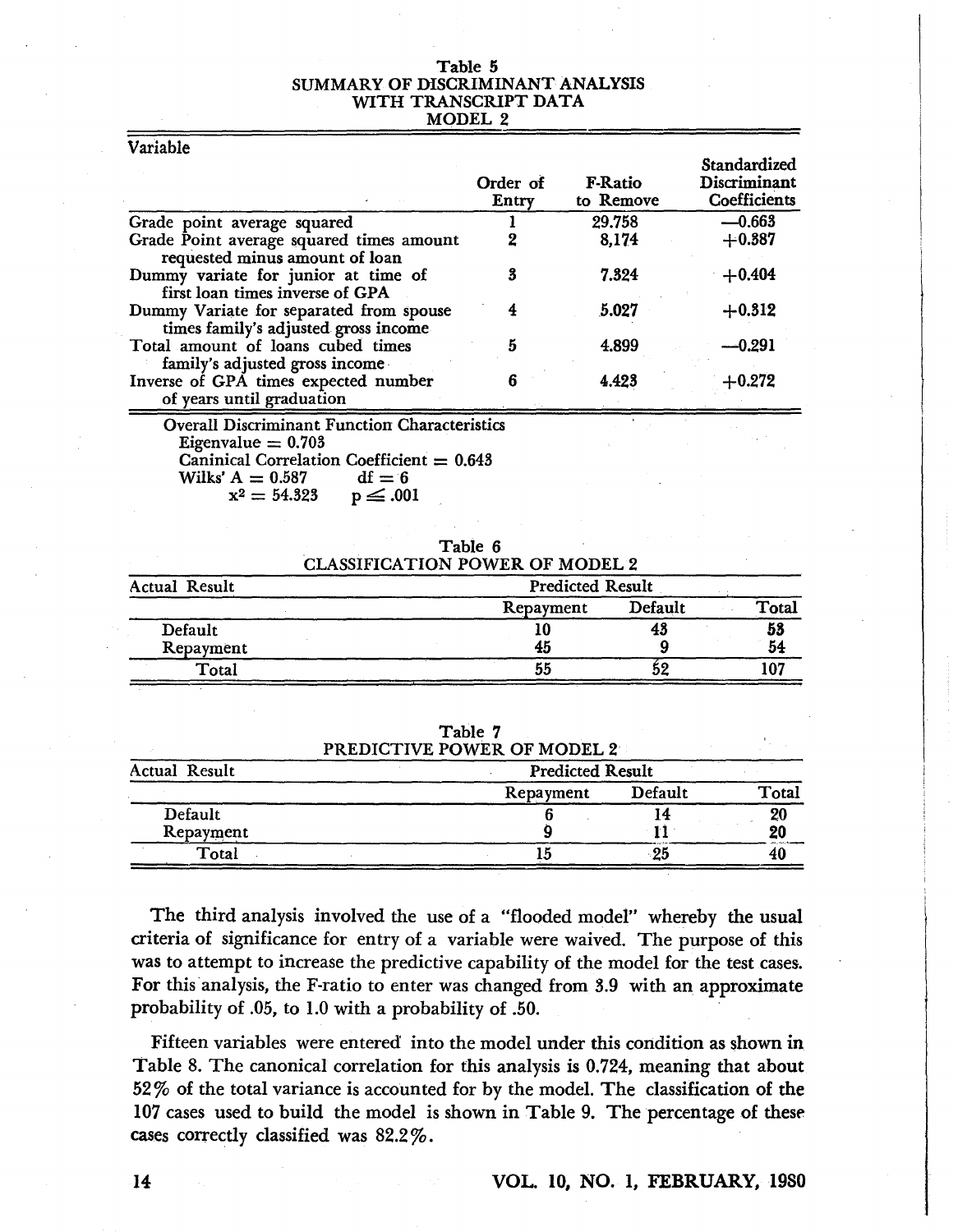# Table 8<br>SUMMARY OF DISCRIMINANT ANALYSIS FLOODED MODEL MODEL 3

|  | Variable |  |
|--|----------|--|
|  |          |  |

|                                                                                                                                                                                     | Order of<br>Entry       | F-Ratio<br>to Remove    | Standardized<br>Discriminant<br><b>Coefficients</b> |
|-------------------------------------------------------------------------------------------------------------------------------------------------------------------------------------|-------------------------|-------------------------|-----------------------------------------------------|
| Grade point average squared                                                                                                                                                         | $\mathbf{I}$            | 29.758                  | $-0.558$                                            |
| Amount requested minus loan amount                                                                                                                                                  | $\overline{\mathbf{z}}$ | 7.676                   | $+0.372$                                            |
| Junior at time of first loan                                                                                                                                                        | 3                       | 5.767                   | $+0.486$                                            |
| Dollar amount of total loans cubed                                                                                                                                                  | $\overline{\mathbf{4}}$ | 3.109                   | $-0.311$                                            |
| Dummy variate for separated from spouse                                                                                                                                             | 5                       | 4.219                   | $+0.230$                                            |
| Inverse of GPA                                                                                                                                                                      | 6                       | 3.191                   | $+0.269$                                            |
| Adjusted family net income squared                                                                                                                                                  | 7                       | 3.887                   | $-1.919$                                            |
| Ethnicity, Native American                                                                                                                                                          | 8                       | 3.348                   | $+0.219$                                            |
| Expected years until graduation                                                                                                                                                     | 9                       | 3.292                   | $+0.681$                                            |
| Senior at time of first loan                                                                                                                                                        | 10                      | 6.092                   | $+0.415$                                            |
| Freshman at time of first loan                                                                                                                                                      | 11                      | 2.039                   | $-0.419$                                            |
| Engineering major                                                                                                                                                                   | 12                      | 2.382                   | $-0.194$                                            |
| Currently enrolled at time of application                                                                                                                                           | 13                      | 1.466                   | $-0.198$                                            |
| Adjusted family net income cubed                                                                                                                                                    | 14                      | 2.099                   | $+1.313$                                            |
| Family's adjusted gross income                                                                                                                                                      | 15                      | 1.229                   | $+0.326$                                            |
| Eigenvalue $= 1.101$<br>Canonical Correlation Coefficient $= 0.724$<br>Wilks' $A = 0.476$<br>$df = 15$<br>$X^2 = 73.379$<br>$p \leq .001$<br><b>CLASSIFICATION POWER OF MODEL 3</b> | Table 9                 |                         |                                                     |
| <b>Actual Result</b>                                                                                                                                                                |                         | <b>Predicted Result</b> |                                                     |
|                                                                                                                                                                                     | Repayment               | Default                 | <b>Total</b>                                        |
| Default                                                                                                                                                                             | 8                       | 45                      | 53                                                  |
| Repayment                                                                                                                                                                           | 43                      | 11                      | 54                                                  |
| Total                                                                                                                                                                               | 51                      | 56                      | 107                                                 |
| PREDUCTIVE POWER OF MODEL 3                                                                                                                                                         | Table 10                |                         |                                                     |
| <b>Actual Result</b>                                                                                                                                                                |                         | <b>Predicted Result</b> |                                                     |
|                                                                                                                                                                                     | Repayment               | Default                 | Total                                               |
| Default                                                                                                                                                                             | 9                       | 11                      | 20                                                  |
| Repayment                                                                                                                                                                           | $\cdot\mathbf{11}$      | 9                       | 20                                                  |
| Total                                                                                                                                                                               | 20                      | 20                      | 40                                                  |

When the test cases were included to check the predictive validity of the model, the classification shown in Table 10 occurred. The percentage of test cases correctly classified was  $55\%$ . The value of Chi square is 0.40 which is not significant with one degree of freedom.

20 20

#### *Discussion*

The results of the analyses indicate that the use of discriminant analysis with these variables does not lead to an accurate prediction of the likelihood of a student defaulting on a loan. Moderately adequate models for describing the data were derived, both in the current study and in the earlier study by Dyl and McGann. However, when these models are applied for the purpose of predicting "unknown" cases, prediction is not substantially different from what we might

THE JOURNAL OF STUDENT FINANCIAL AID 15

40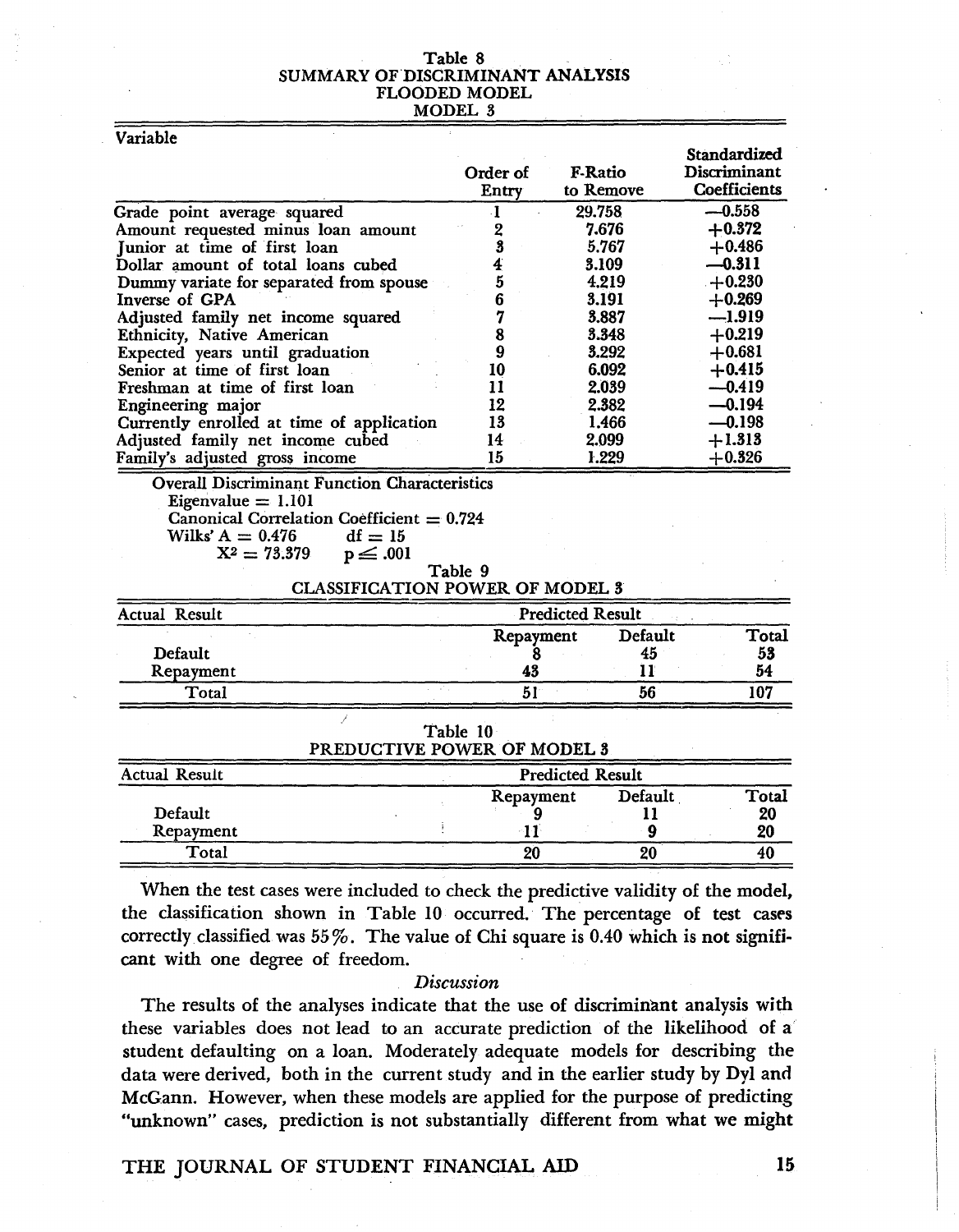accomplish by chance. This is indicated by the nonsignificant Chi square values, for the test classifications.

In interpreting the meaning of the variables included in the models, it is necessary to consider the variable entered, and sign  $(+)$  or  $-)$  of the coefficient in relationship to the variables previously entered. Interpretations of specific variabIes may become quite complex, which is one price we must pay for a model which can better classify and predict the likelihood of default.

 $~\cdots$ 

~,' , 177, 177

For example, in analysis 1, the variable total loans cubed times family's adjusted gross income is positively related to repayment. In analysis 2, this same variable is negatively related to repayment. This results from the prior inclusion of one or more variables which are strongly correlated with the variable in question. In this case, it is probable that variables such as GPA squared (correlated with total amount of loans) and family'S adjusted gross income for students separated from their spouse (correlated with family's adjusted gross income) account for' the reversal of effect for this variable.

|                                                                                 | <b>Entry Order</b> |                              |
|---------------------------------------------------------------------------------|--------------------|------------------------------|
| Variable                                                                        | Analysis 1         | <b>Analysis</b> <sub>2</sub> |
| Group 1: Variables Related to Academic Success                                  |                    |                              |
| Expected years to graduation                                                    |                    |                              |
| Junior at time of first loan                                                    |                    |                              |
| Grade point average squared                                                     |                    |                              |
| GPA squared times amount requested<br>minus amount of loan                      |                    |                              |
| Junior at time of first loan times inverse of GPA                               |                    |                              |
| Inverse of GPA times expected number<br>of years until graduation               |                    |                              |
| Group 2: Variables Related to Financial Condition                               |                    |                              |
| Dummy variate for separated from<br>spouse times family's adjusted gross income | 5                  |                              |
| GPA squared times amount requested<br>minus amount of loan                      |                    | ջ                            |
| Amount requested minus amount of loan                                           |                    |                              |
| Total dollar amount of loans cubed                                              |                    |                              |
| Total amount of loans cubed times                                               |                    |                              |
| family's adjusted gross income                                                  |                    |                              |
| Variable Not Related to Either Construct                                        |                    |                              |
| Ethnicity, other (Anglo)                                                        |                    |                              |

| TABLE 11                                |  |
|-----------------------------------------|--|
| CONSTRUCT GROUPING OF VARIABLES ENTERED |  |
| <b>ANALYSES 1 AND 2</b>                 |  |

Table 11 groups variables which entered into the models in analysis 1 and analysis 2. Only one of these variables fails to relate to the general constructs of either academic success or financial condition.

In examining those variables related to academic success, we find measures of grade point average appear to be most important. The higher the student's GPA, the more likely he is to repay the loan. Measures of academic success in terms of class status appear to be next importance. The closer the student is to graduation at the time of the first loan, and hence the more successful he has been, the more likely he is to repay the loan. These findings lend support to the conclusion that academic success is a substantial indicator of repayment probability.